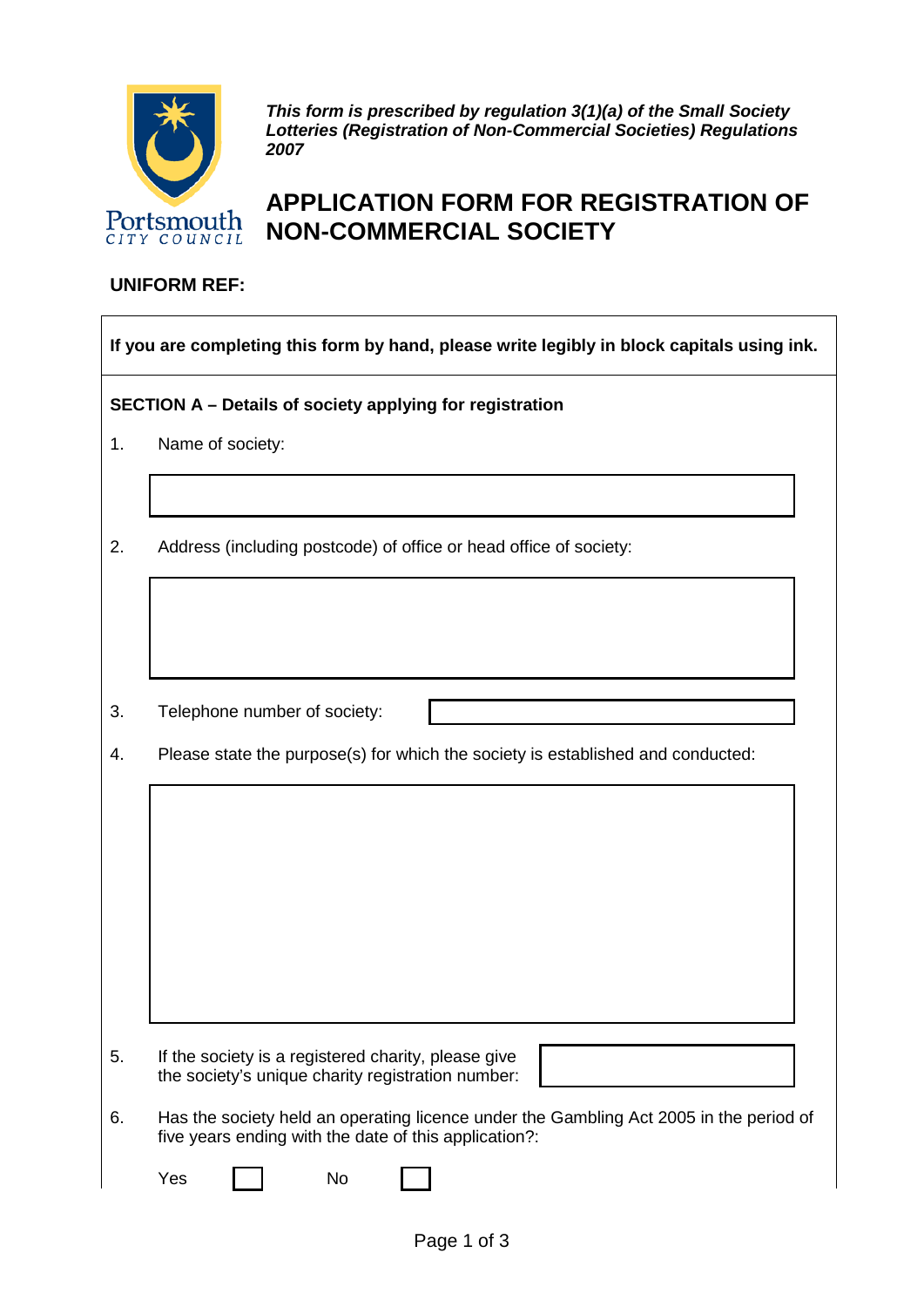| 7.                                                                              | If the answer to question 6 is "Yes", has the operating licence been revoked in the period<br>of five years ending with the date of this application?: |  |  |  |
|---------------------------------------------------------------------------------|--------------------------------------------------------------------------------------------------------------------------------------------------------|--|--|--|
|                                                                                 | <b>No</b><br>Yes                                                                                                                                       |  |  |  |
| 8.                                                                              | If the answer to question 7 is "Yes", please state the reasons for revocation and enclose<br>a copy of the notice of revocation if one is available.   |  |  |  |
|                                                                                 |                                                                                                                                                        |  |  |  |
|                                                                                 |                                                                                                                                                        |  |  |  |
| 9.                                                                              | Has the society applied for and been refused an operating licence in the period of five<br>years ending with the date of this application?:            |  |  |  |
|                                                                                 | Yes<br><b>No</b>                                                                                                                                       |  |  |  |
| SECTION B - General information about person applying on behalf of society      |                                                                                                                                                        |  |  |  |
| 10.                                                                             | Name:                                                                                                                                                  |  |  |  |
| 11.                                                                             | Capacity:                                                                                                                                              |  |  |  |
| 12.                                                                             | <b>Address</b><br>(including<br>postcode):                                                                                                             |  |  |  |
| 13.                                                                             | Daytime telephone number:                                                                                                                              |  |  |  |
| SECTION C - Contact details for correspondence associated with this application |                                                                                                                                                        |  |  |  |
| 14.                                                                             | Please tick one box as appropriate to indicate address for correspondence in relation to<br>this application:                                          |  |  |  |
|                                                                                 | Address in section B<br>Address below<br>Address in section A                                                                                          |  |  |  |
|                                                                                 | Address<br>(including<br>postcode)                                                                                                                     |  |  |  |
|                                                                                 |                                                                                                                                                        |  |  |  |